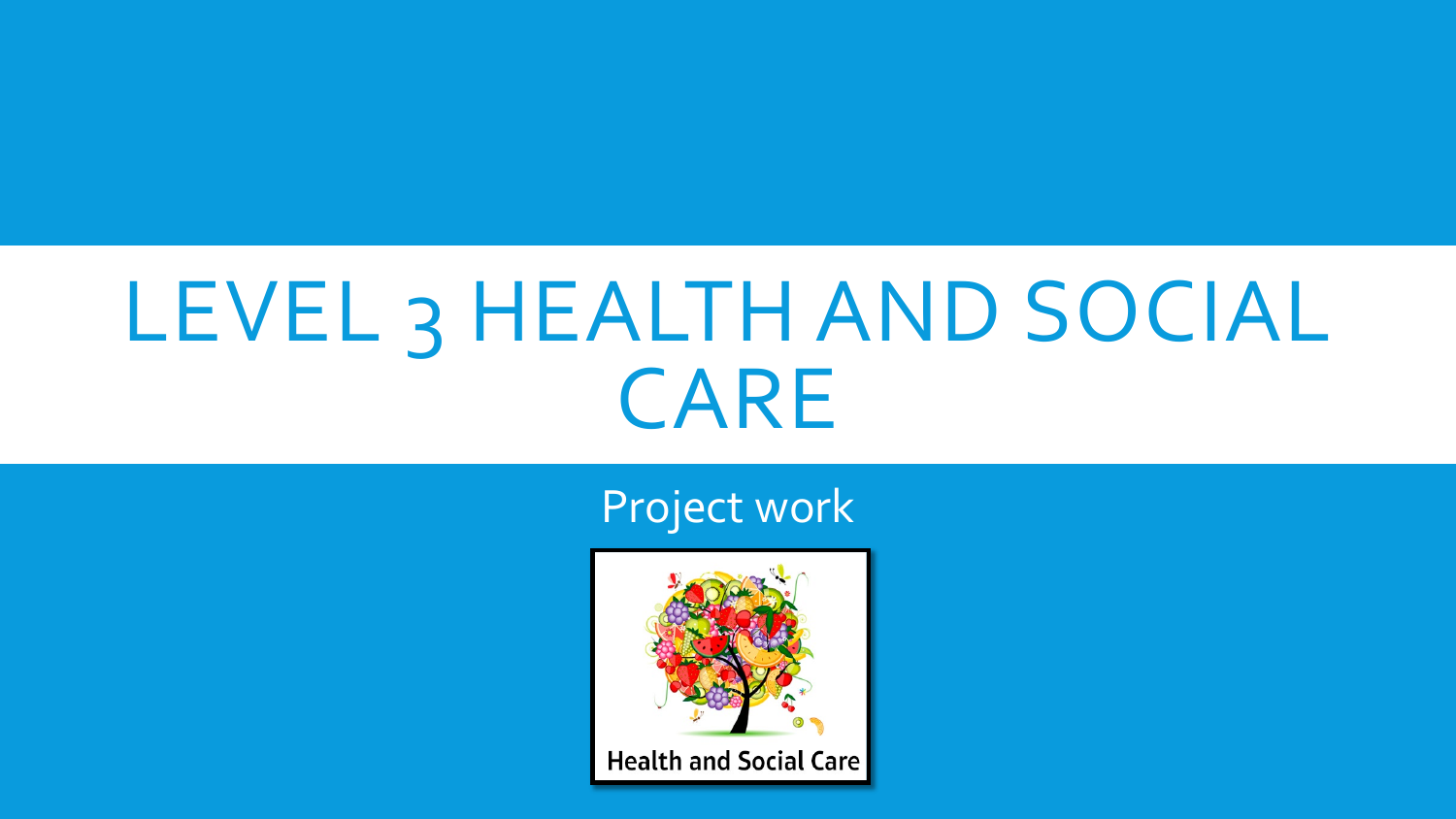# P.I.E.S / LIFESTAGES

**P** – Physical Developments **I** – Intellectual Developments **E** – Emotional Developments **S** – Social Developments



**0-2** INFANCY **3-8** EARLY CHILDHOOD **9-18** ADOLESCENCE **19-45** EARLY ADULTHOOD **46-65** MIDDLE ADULTHOOD **65+** LATER ADULTHOOD

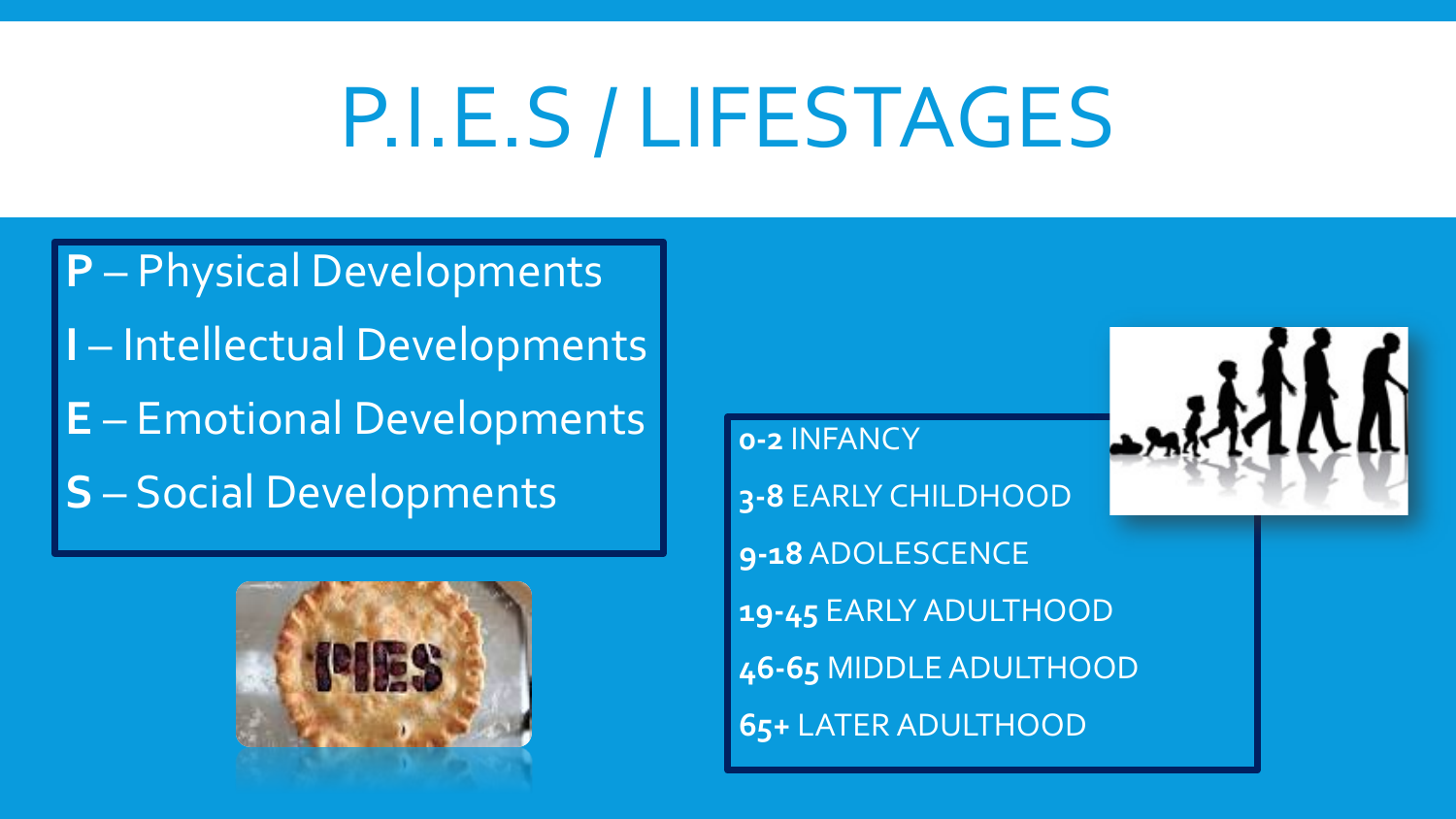### TASK 1

- Using slide 2, you are going to interview a person that is either in early, middle or later adulthood
- You need to ask them of any key developments that they went through during at least 3 life stages

*For example- you may interview your mum about developments in Infancy, childhood and adolescence.*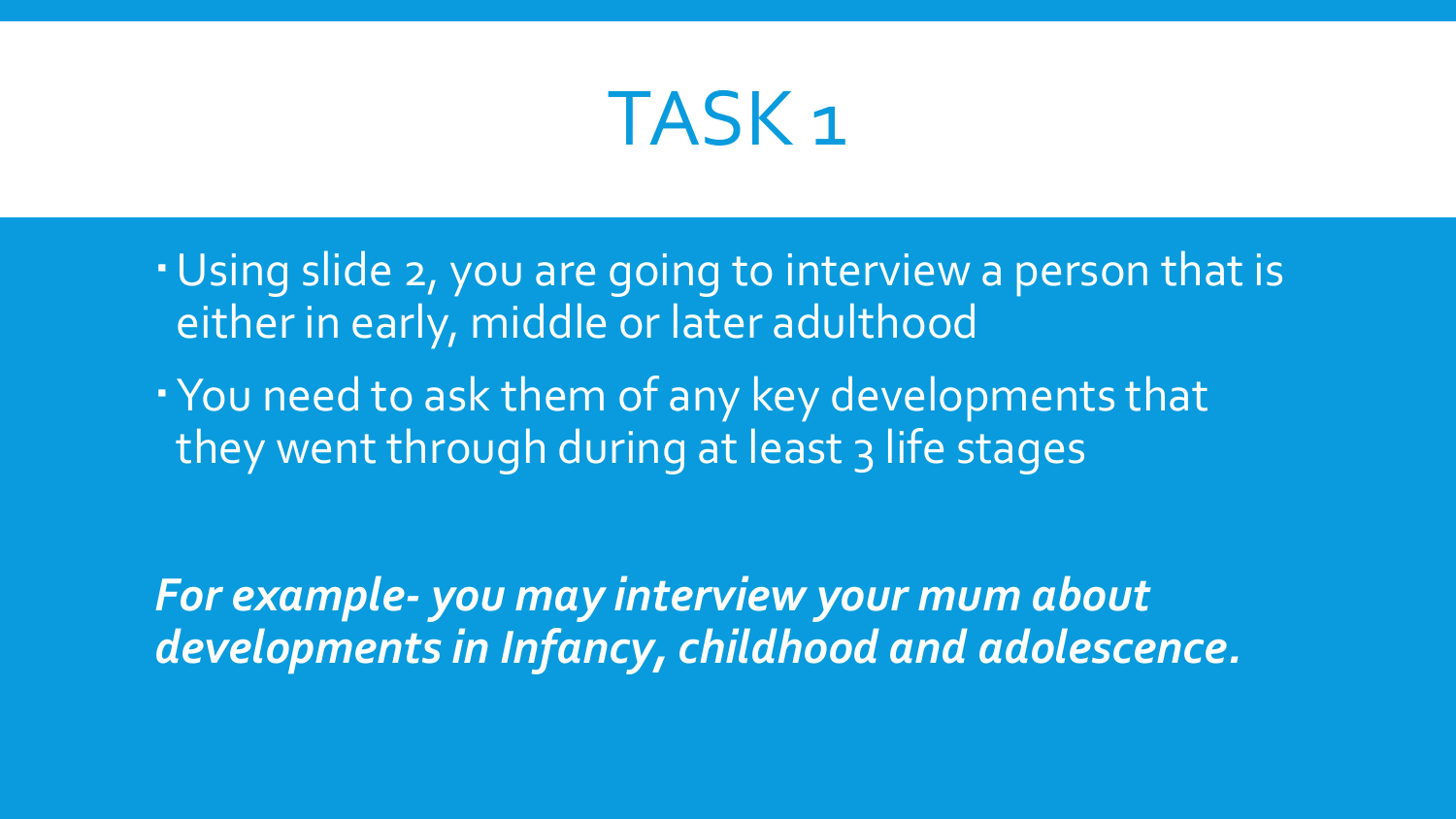

Using the information from Task 1, you are going to write a short essay of the key developments in 3 different life stages.

- 1. You must now categorise all developments researched into P.I.E.S
- 2. It must be in an essay format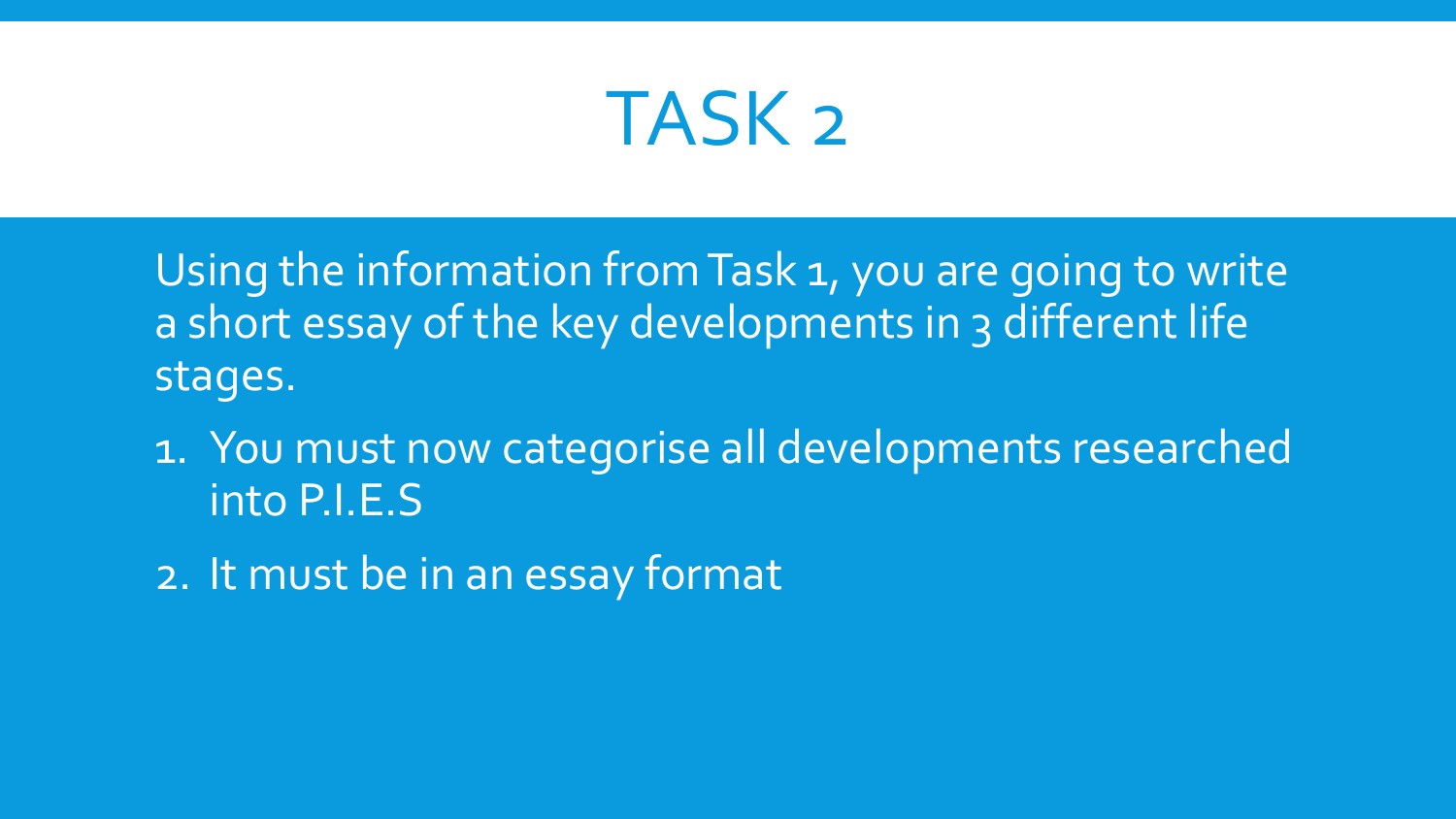## CRITERIA



Will be able to identify the relevant information about the key developments experienced by a chosen individual

Will be able to explain the impact of the key developments experienced and how it would effect a chosen individual



Will be able to assess the impact of the key developments experienced by a chosen individual, classifying impacts clearly in relation to PIES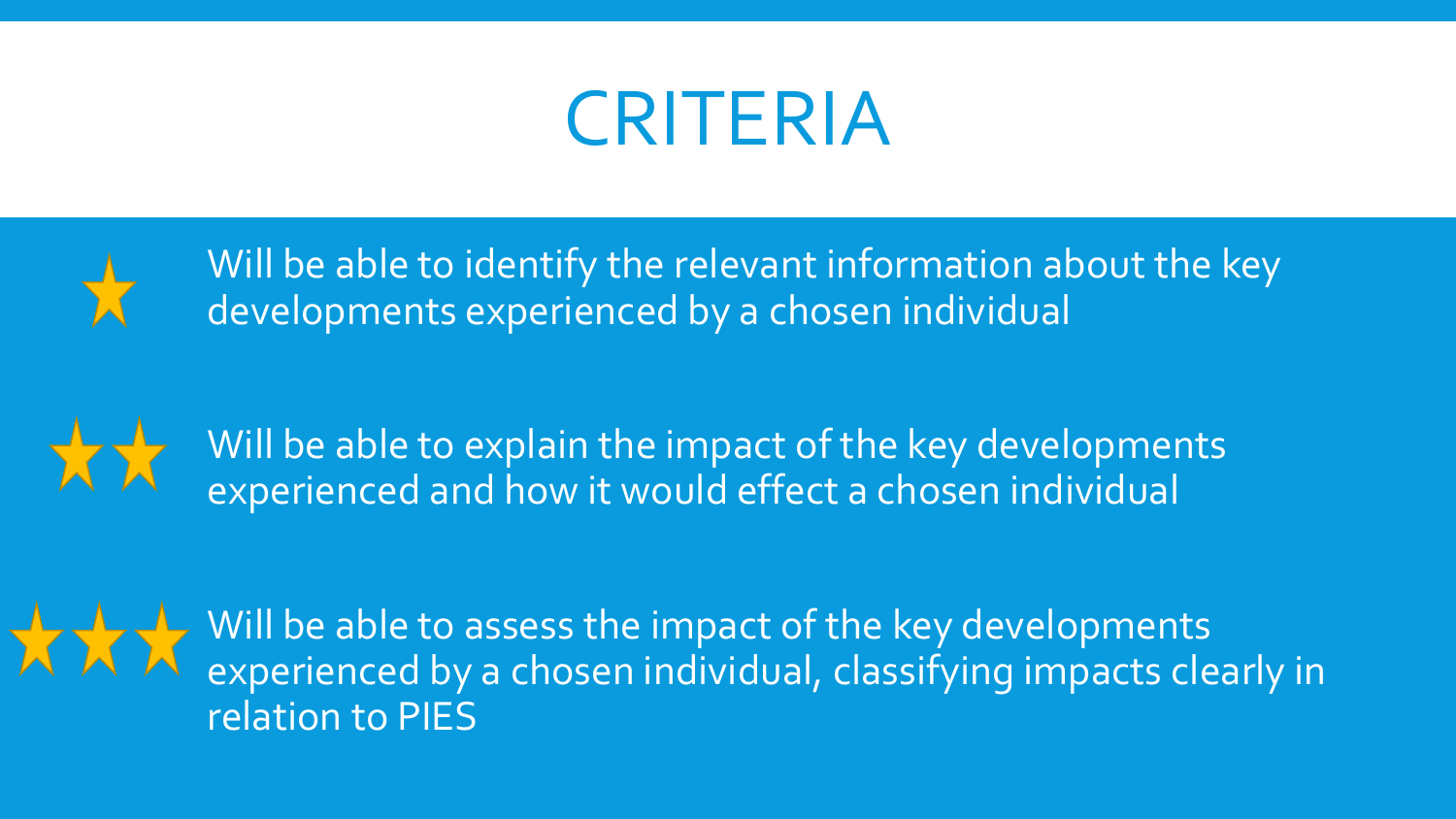



#### **Cognitive development**

One main theorist in cognitive development is a man names "Piaget"

Research the different stages of development according to Piaget and complete a table similar to below: (Use the link to help you)

| $\mid$ Stage of development $\mid$ | <b>Key points</b> |
|------------------------------------|-------------------|
| Sensorimotor stage                 |                   |
|                                    |                   |
|                                    |                   |
|                                    |                   |